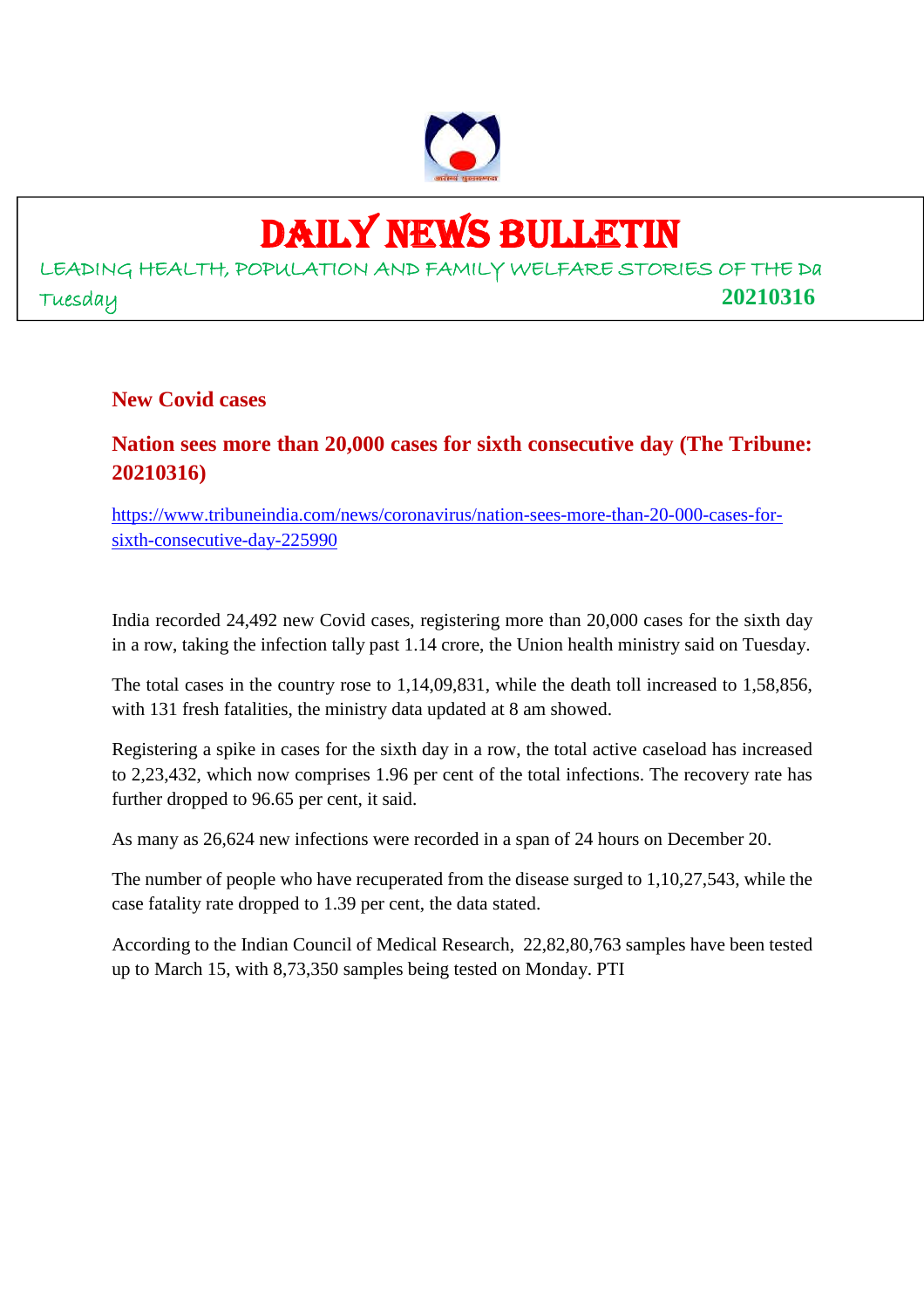### **Vaccination**

# **Over 30 lakh vaccinated against COVID-19 on Monday, highest so far (The Tribune: 20210316)**

https://www.tribuneindia.com/news/coronavirus/over-30-lakh-vaccinated-against-covid-19 on-monday-highest-so-far-225989

The vaccination of beneficiaries aged over 60 has touched 1 crore within 15 days

More than 30 lakh people were inoculated against COVID-19 on March 15, the highest in a day so far, taking the total number of vaccine doses administered in the country to 3,29,47,432, according to the Union Health Ministry data updated on Tuesday.

The vaccination of beneficiaries aged over 60 has touched 1 crore within 15 days, the ministry said.

Of the total 30,39,394 doses given in a span of 24 hours on March 15, 26,27,099 beneficiaries have been administered the 1st dose and 4,12,295 individuals have been given the 2nd dose, according to the data compiled at 7 am.

Of the cumulative 3,29,47,432 doses which have been administered till now, 2,70,79,484 beneficiaries received the 1st dose and 58,67,948 individuals have taken the 2nd dose. — PTI

## **Covid patients**

### **Covid patients up from 30 to 100 in one month at PGI (The Tribune: 20210316)**

https://www.tribuneindia.com/news/coronavirus/covid-patients-up-from-30-to-100-in-onemonth-at-pgi-225491

Occupancy at Covid Hospital of the PGI once again reached 100 today as the region started witnessing a surge in cases.

On February 18, the hospital had received 30 patients. A 100 per cent increase was witnessed in just a week with 57 positive patients being admitted to the hospital on February 25. The hospital has 100 severe positive patients at present.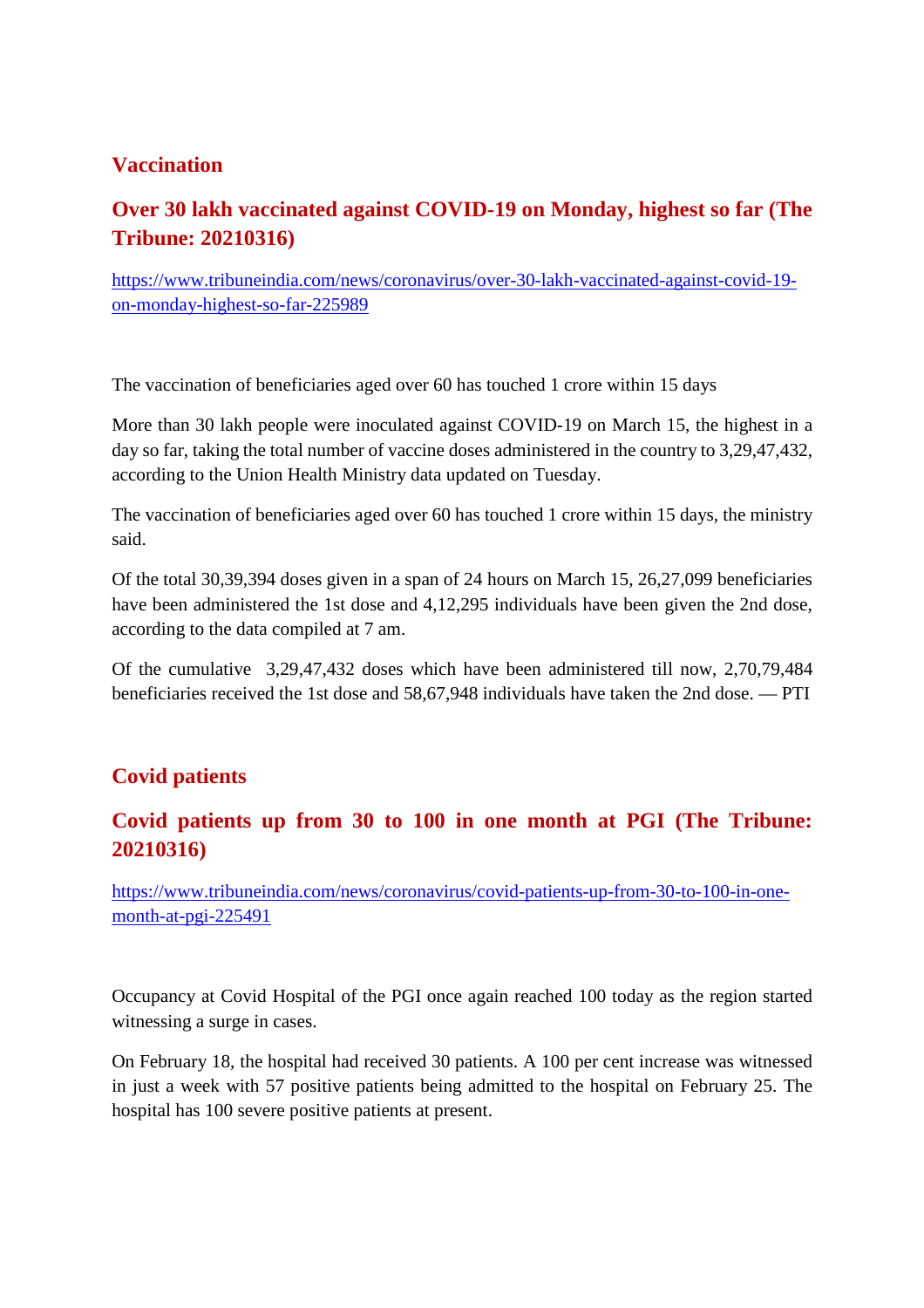At one point of time, admission had come down to 30. We were mulling increasing OPD services when cases had declined. But now, there is no question of increasing OPD services. If the cases continue to rise, we may have to limit the number of OPD registrations.

A majority of 52 patients are from Punjab, followed by 20 patients from Chandigarh and 15 patients from Haryana.

Prof GD Puri, Head of Covid Co-ordination Committee of PGI, said: "Admission to the Covid-19 ward has increased after the sudden spurt in cases. At one point of time, the number of patients had increased to 200 at the PGI. Such situations limit the resources in the medical institutions as many healthcare workers are engaged in Covid duties. A majority of patients are from Punjab in our hospital. The situation is grim as these patients are severely afflicted with Covid<sup>"</sup>

"A lot of people are not following Covid protocols at gatherings and functions, which is leading to the spread of virus. People think there is no need to wear a mask after being vaccinated but it takes time to develop immunity. The fear of transmission is very real till Covid is completely wiped out," said Dr Puri.

Dr Jagat Ram, Director of PGI, said: "At one point of time, admission had come down to 30. We were mulling increasing OPD services when cases had declined. But now, there is no question of increasing OPD services. If the cases continue to rise, we may have to limit the number of OPD registrations."

"The reason behind the surge in cases is that a lot of events are taking place where Covid protocol is not being followed," said Dr Jagat Ram.

Of 1,088 active patients in the city, 96 patients are in the city hospitals. There are 53 patients in the GMCH-32 and 23 more in the GMSH-16. Around six fatalities have taken place in the past two weeks. "Whenever there is a surge, fatalities are reflected after two to three weeks of hospital stay. So, severity of disease cannot be determined now," said Health Department official.

## **Vaccine**

## **A moral test: On the vaccine divide (The Hindu: 20210316)**

https://www.thehindu.com/opinion/editorial/a-moral-test-the-hindu-editorial-on-covid-19 vaccine-class-divide/article34055831.ece

Privileged nations must improve global availability and equitable access of vaccines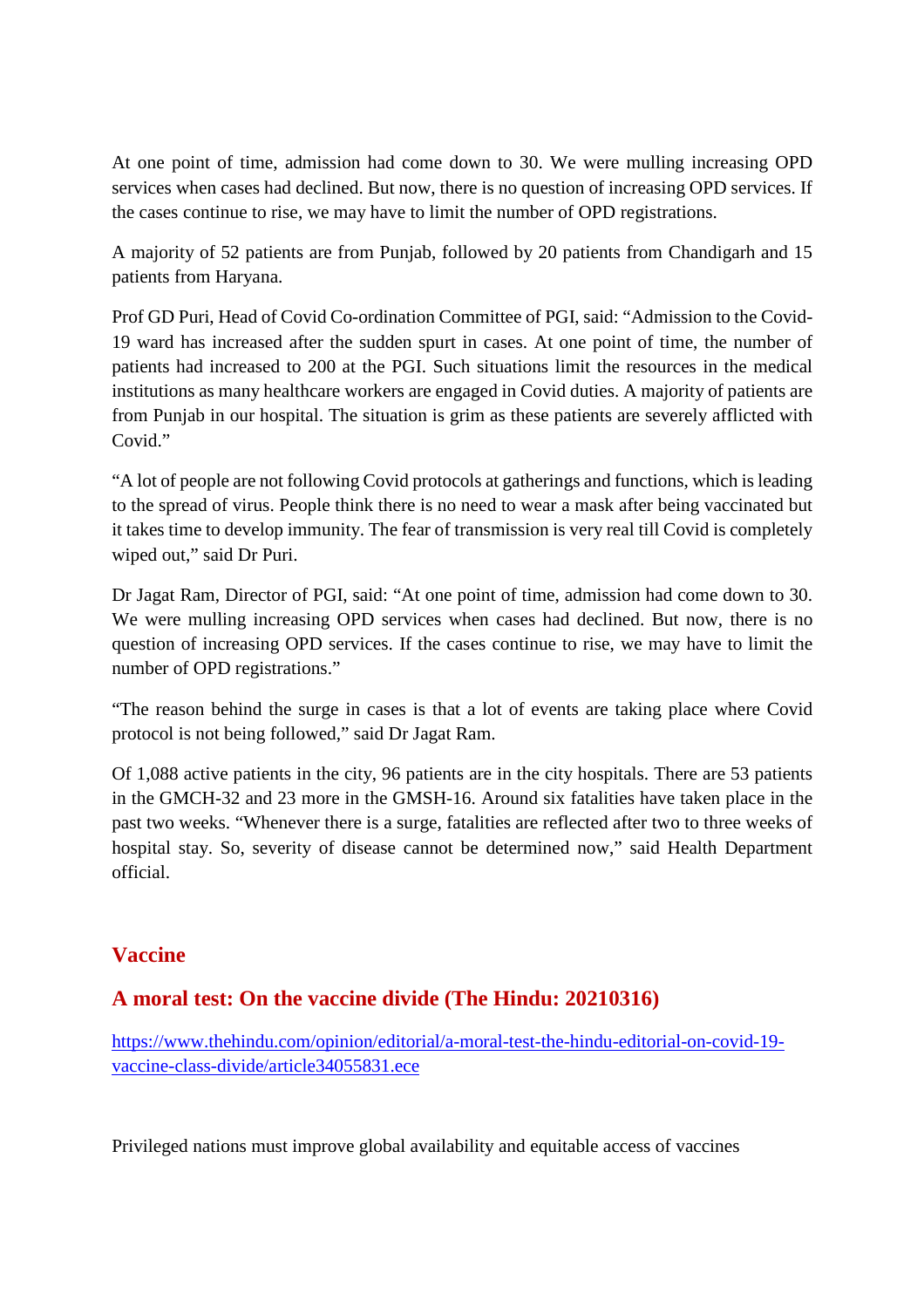A year after the World Health Organisation declared COVID-19 a pandemic, UN Secretary-General António Guterres has criticised "the many examples of vaccine nationalism and hoarding" in the world. Making available vaccines equitably presents the "greatest moral test of our times", he added. In spite of exhortations by international organisations and efforts to pool resources in a way that all countries could at the earliest begin inoculating at least a fraction of their most vulnerable, several countries were unable to administer a single dose although vaccines were beginning to be stockpiled since November last. In Africa, only 13 countries, according to the Bloomberg tracker, have begun vaccinating. In contrast, over 10% of the U.S. population has been fully vaccinated, or got both doses, as has 3% of the EU. The percentages nearly double when accounting for their populations that have got at least one dose, reaching as high as 34% in the U.K.

India is the third biggest vaccinator among countries, having administered about 26 million doses, or about 1.91 doses per 100 people. But it has fully vaccinated only 0.3% of its population. While India has earned laurels for its 'vaccine diplomacy', the fact is that there are several public health centres, villages and districts where no vaccines have been administered. Though vaccination in the second phase appears to have picked up, there were only 1.7 million inoculations on Friday evening as opposed to the planned vaccination capacity of 5.4 million. India aims to inoculate at least 250 million with two doses from March-July — or over 3.3 million doses per day. But at best, India has administered 1.8 million doses per day. There is also an apparent "class divide" with the rich and those better informed disproportionately getting vaccinated as compared to the poor. Thus, along with the global inequity in accessing vaccination, India is seeing a version of it play out three months since vaccinations began. The inequality was expected as like many rich countries, the U.S. contracted with many vaccine companies for several times the doses it needed. It was precisely this that had led to concerns of 'vaccine nationalism'. The pipeline of supply was largely dependent on India and China. The Serum Institute, Bharat Biotech and several other pharma companies are private entities and bound by contracts to the highest bidders, and not necessarily the Indian government. While the reprieve is that more vaccines are in the pipeline, there will always be the concern that the poor, the old and the digitally naive will be shortchanged. The UN and WHO must continue to exert pressure on the privileged nations to improve global availability as well as bear upon countries to improve equitable access within their territory too.

#### **Coronavirus**

### **Coronavirus | List of comorbidities for priority in COVID-19 vaccination (The Hindu: 20210316)**

https://www.thehindu.com/sci-tech/health/coronavirus-list-of-comorbidities-for-priority-incovid-19-vaccination/article33950281.ece

Presence of any one of the 20 listed conditions will prioritise the individual for vaccination.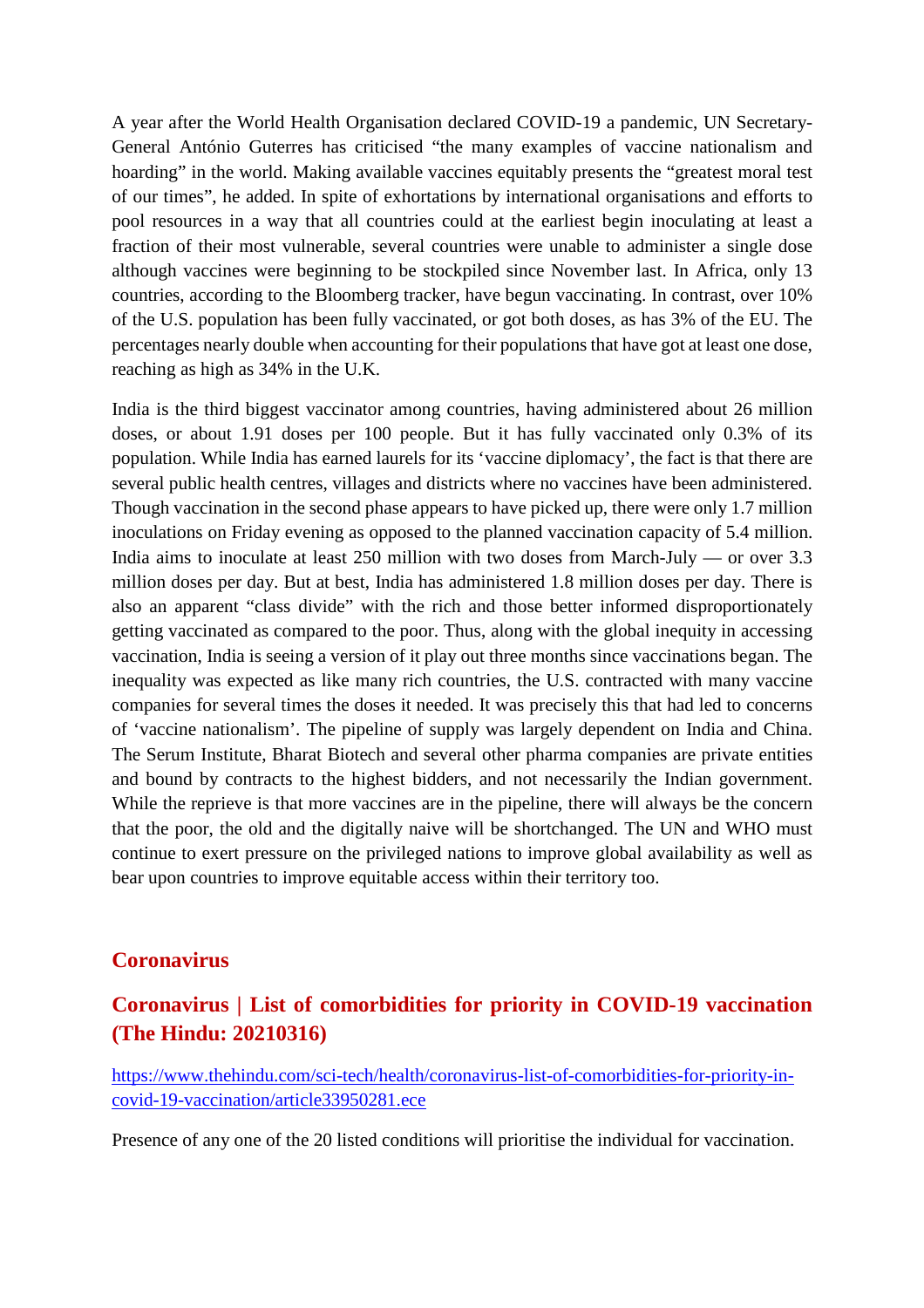Private hospitals functioning as COVID-19 vaccination centres can charge up to ₹250 per person per dose, the Union Health Ministry announced on February 27 along with list of 20 medical conditions that will enable those between 45 and 59 years to avail the vaccine.

The certificate to be signed by a registered medical practitioner to identify individuals with comorbidities. Photo: Union Ministry of Health and Family Welfare

The certificate to be signed by a registered medical practitioner to identify individuals with comorbidities. Photo: Union Ministry of Health and Family Welfare

Presence of any one of the following conditions will prioritise the individual for vaccination.

1. Heart failure with hospital admission in the past year

2. Post cardiac transplant/Left Ventricular Assist Device (LVAD)

3. Left ventricular systolic dysfunction (LVEF < 40%)

4. Moderate or Severe Valvular Heart Disease

5. Congenital heart disease with severe PAH or Idiopathic PAH

6. Coronary Artery Disease with past CABG/PTCA/ MI and Hypertension/Diabetes on treatment

7. Angina and Hypertension/Diabetes treatment

8. CT/MRI documented stroke and Hypertension/Diabetes on treatment

9. Pulmonary artery hypertension and Hypertension/ Diabetes on treatment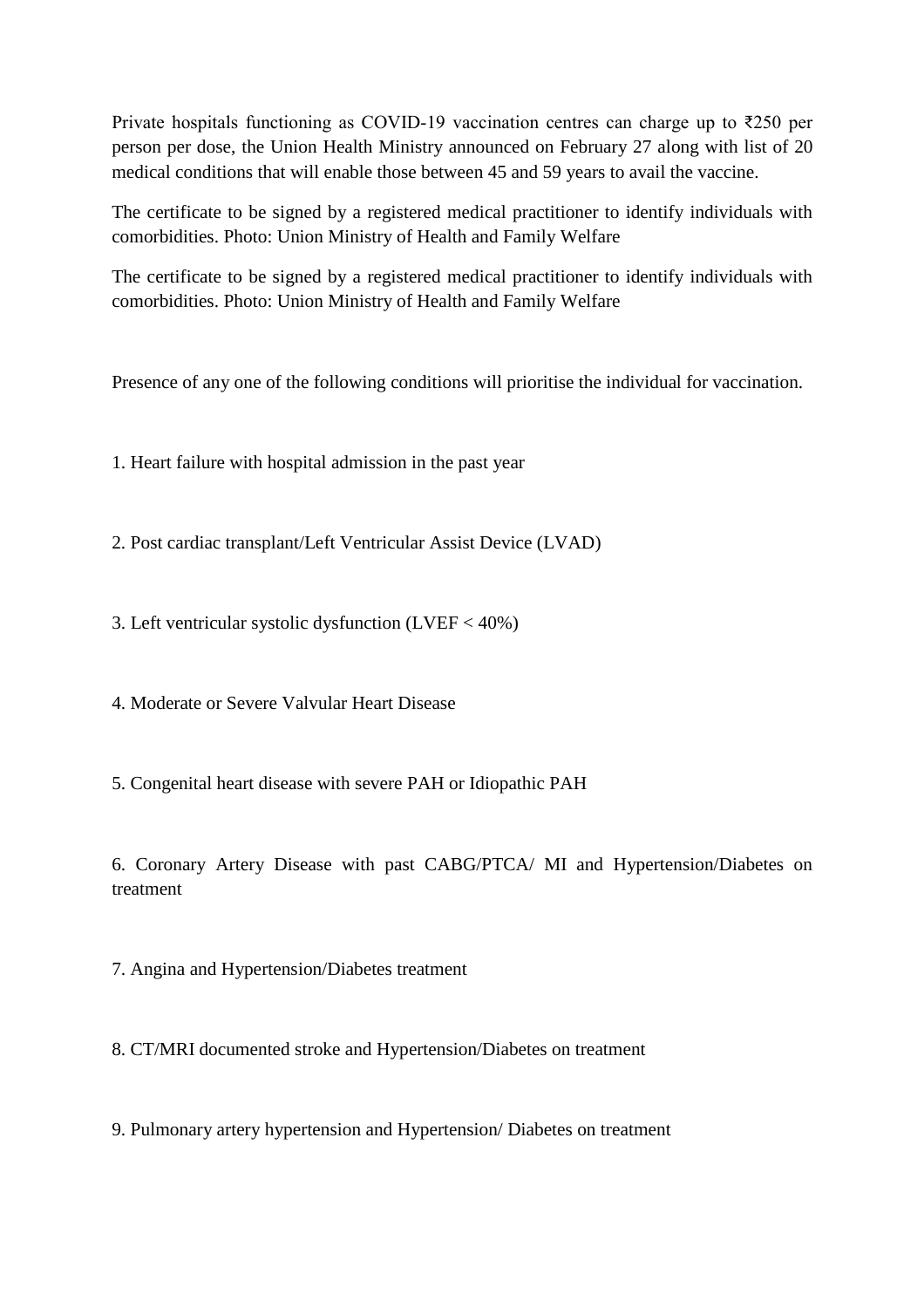10. Diabetes (>10 years or with complication) and Hypertension on treatment

11. Kidney/Liver/Hematopoietic stem cell transplant: Recipient/ On wait-list

12. End stage Kidney Disease on haemodialysis/ CAPD

13. Current prolonged use of oral corticosteroids/ immunosuppressant medications

14. Decompensated cirrhosis

15. Severe respiratory disease with hospitalisations in last two years/FEVI <50%

16. Lymphoma/ Leukaemia/ Myeloma

17. Diagnosis of any solid cancer on or after July1, 2020 or currently on any cancer therapy

18. Sickle Cell Disease/ Bone marrow failure/Aplastic Anemia/Thalassemia Major

19. Primary Immunodeficiency Diseases/ HIV infection

20. Persons with disabilities due to Intellectual disabilities/ Muscular Dystrophy/ Acid attack with involvement of respiratory system/Persons with disabilities having high support needs/Multiple disabilities including deaf-blindness.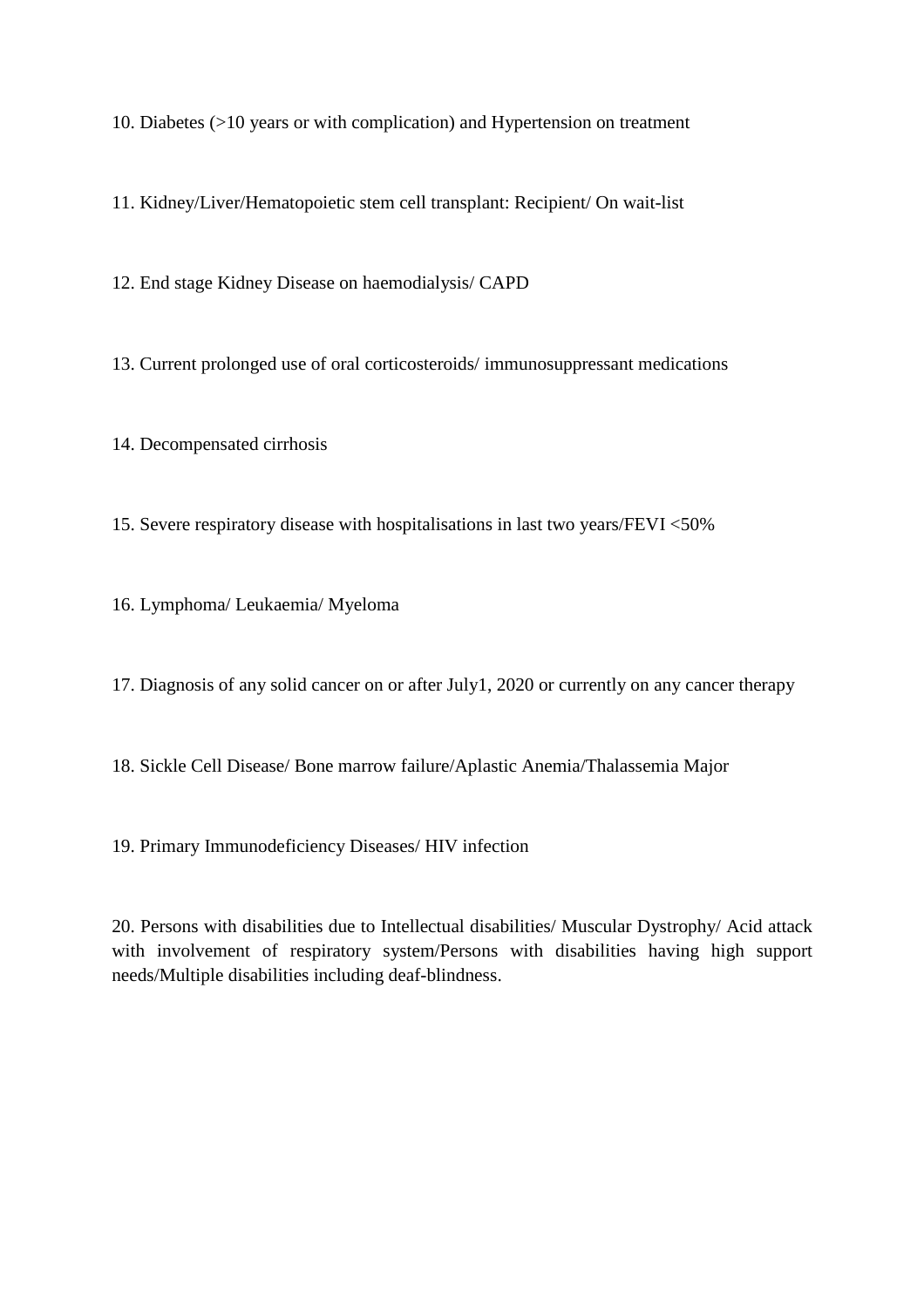### **Coronavirus |**

# **Coronavirus | Comorbidities list for vaccine eligibility seen as too narrow (The Hindu: 20210316)**

https://www.thehindu.com/sci-tech/health/coronavirus-comorbidities-list-for-vaccineeligibility-seen-as-too-narrow/article33965547.ece

Focus on severe ailments, combination of diseases excluding many: experts

The Union Health Ministry's list of 20 comorbidities that make people in the 45-59 year age group eligible for a COVID-19 vaccine is seen by some medical professionals as too narrow.

### **Covid effect? 6.5%**

### **Covid effect? 6.5% more PF a/cs closed between April-December (The Times of India: 20210316)**

**https://timesofindia.indiatimes.com/business/india-business/covid-effect-6-5-more-pfa/cs-closed-between-april-december/articleshow/81522401.cms**





*The number of accounts closed during the first nine months of 2019-2020 added up to 66.7 lakh. (PTI)*

NEW DELHI: The number of provident fund accounts closed between April-December of the current financial year has increased by 6.5% to 71 lakh, when the coronavirus-induced lockdown was at its peak and job losses were reported.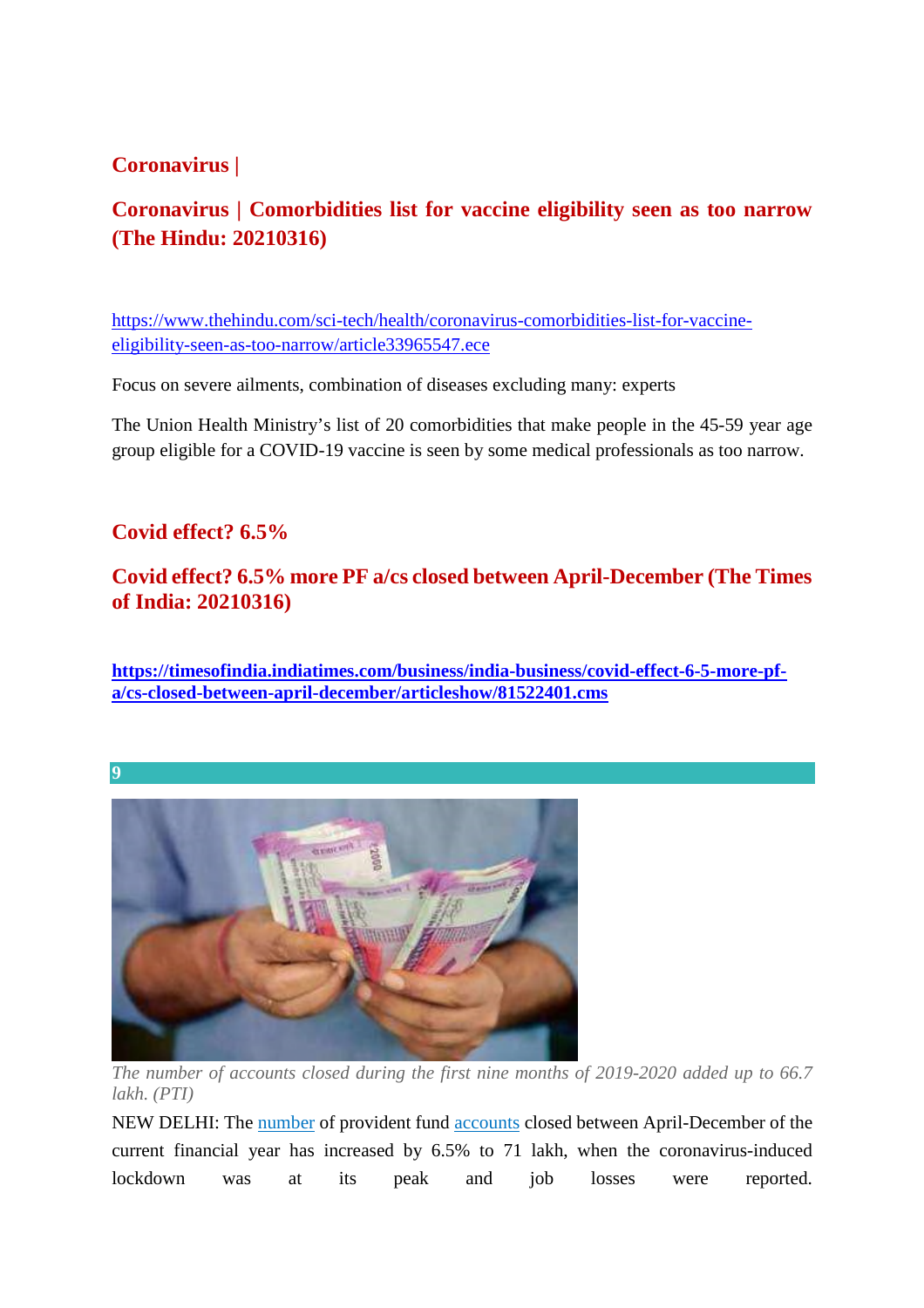The number of accounts closed during the first nine months of 2019-2020 added up to 66.7 lakh. An EPF account is closed for a variety of reasons including retirement, job loss or a change in employment. There are over 5 crore active EPF accounts.

Withdrawals, however, rose by over 33% to Rs 73,498 crore during the nine months of the current financial year compared with Rs 55,125 crore in the corresponding period last year, Labour and employment minister Santosh Gangwar said in Lok Sabha on Monday, while responding to a question by Congress' MP Abdul Khaleque.

# **WITHDRAWALS UP 33% DURING APR-DEC**

| <b>Month</b> | <b>Accounts</b><br>closed (2020) | YoY % change   | <b>Partial Withdrawals</b><br>(2020) |  |
|--------------|----------------------------------|----------------|--------------------------------------|--|
| April        | 2,30,593                         | $-70$          | 13,43,278                            |  |
| May          | 4,62,635                         | $-45$          | 10,52,098                            |  |
| June         | 6,22,856                         | $-14$          | 12,96,415                            |  |
| July         | 8,45,755                         | $-3$           | 15,57,853                            |  |
| August       | 7,77,410                         |                | 11,81,265                            |  |
| September    | 1,118,517                        | 63             | 16,66,191                            |  |
| October      | 1,118,751                        | 82             | 16,58,037                            |  |
| November     | 9,54,158                         | 43             | 14,42,020                            |  |
| December     | 9,71,254                         | 34             | 15,74,963                            |  |
| April to Dec | 7,101,929                        | $\overline{7}$ | 1,27,72,120                          |  |

**NEWS IN BRIEF EXPLORE BRIEFS**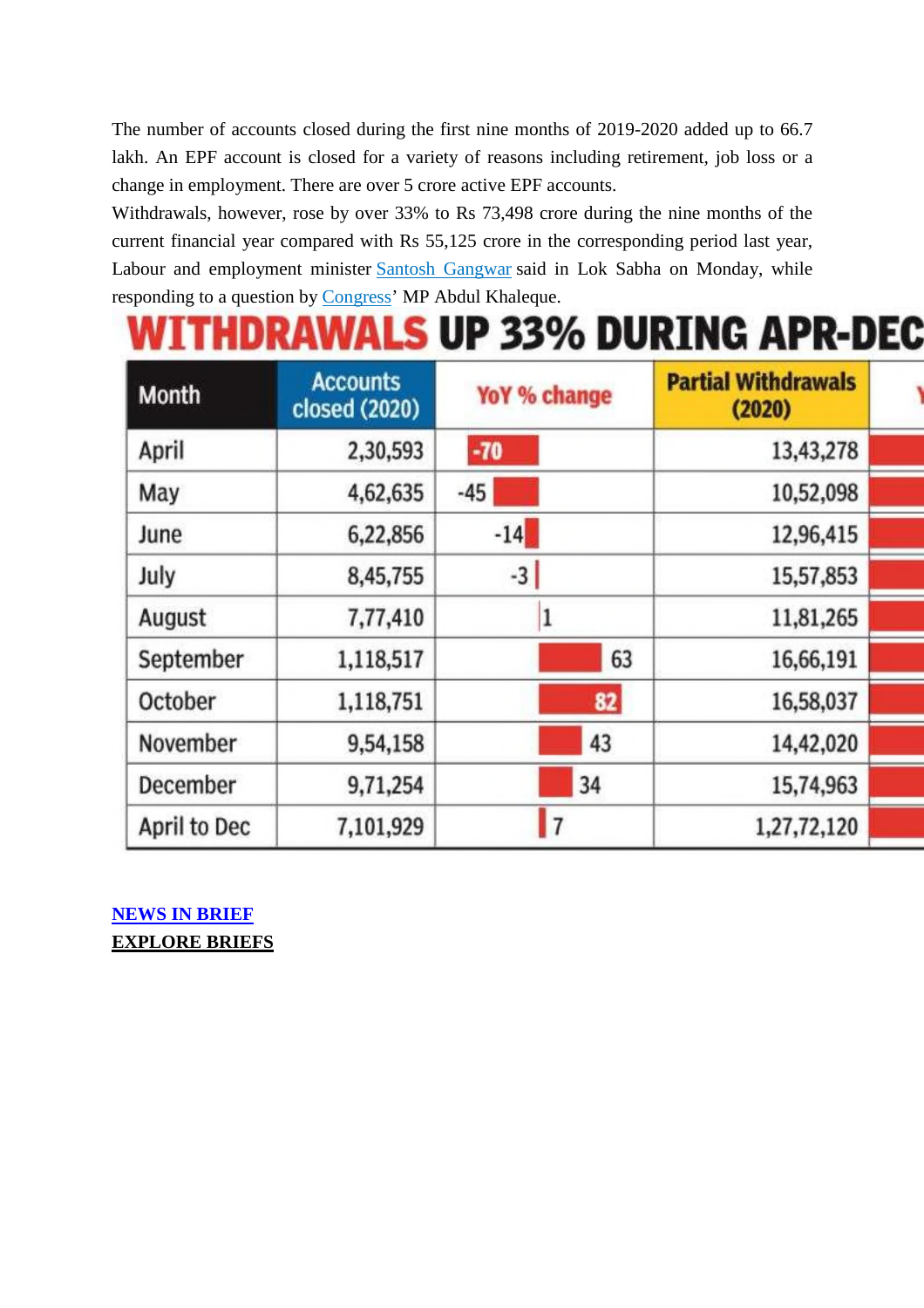

**No proposal to bring petrol, diesel, ATF, gas under GST: Sitharaman**

Amid record-high fuel prices, finance minister Nirmala Sitharaman on Monday said there is no proposal as of now to bring crude oil, petrol, diesel, jet fuel (ATF) and natural gas under the Goods and Services Tax (GST).



**No new Rs 2,000 notes printed since 2019: MoS Anurag Thakur**

The govt said that no new Rs 2,000 notes have been printed since April 2019, in an attempt to prevent its hoarding and curb the circulation of black money in the economy. the minister of state for finance Anurag Thakur said that printing of banknotes of a particular denomination is decided by the govt in consultation the RBI.

With the coronavirus pandemic throwing up unprecedented challenges, businesses facing closure and unemployment levels rising, partial withdrawals from the EPFO also surged in 2020. While the number of partial withdrawals in 2019 were pegged at 54.4 lakh, the numbers more than doubled to 1.3 crore partial withdrawals in 2020. The government had opened a special window allowing Employees' Provident Fund (EPF) subscribers to dip into their retirement savings to tide over the corona crisis. In fact, individuals were allowed to withdraw up to 75% of their kitty, a facility which has been availed by many who lost their jobs.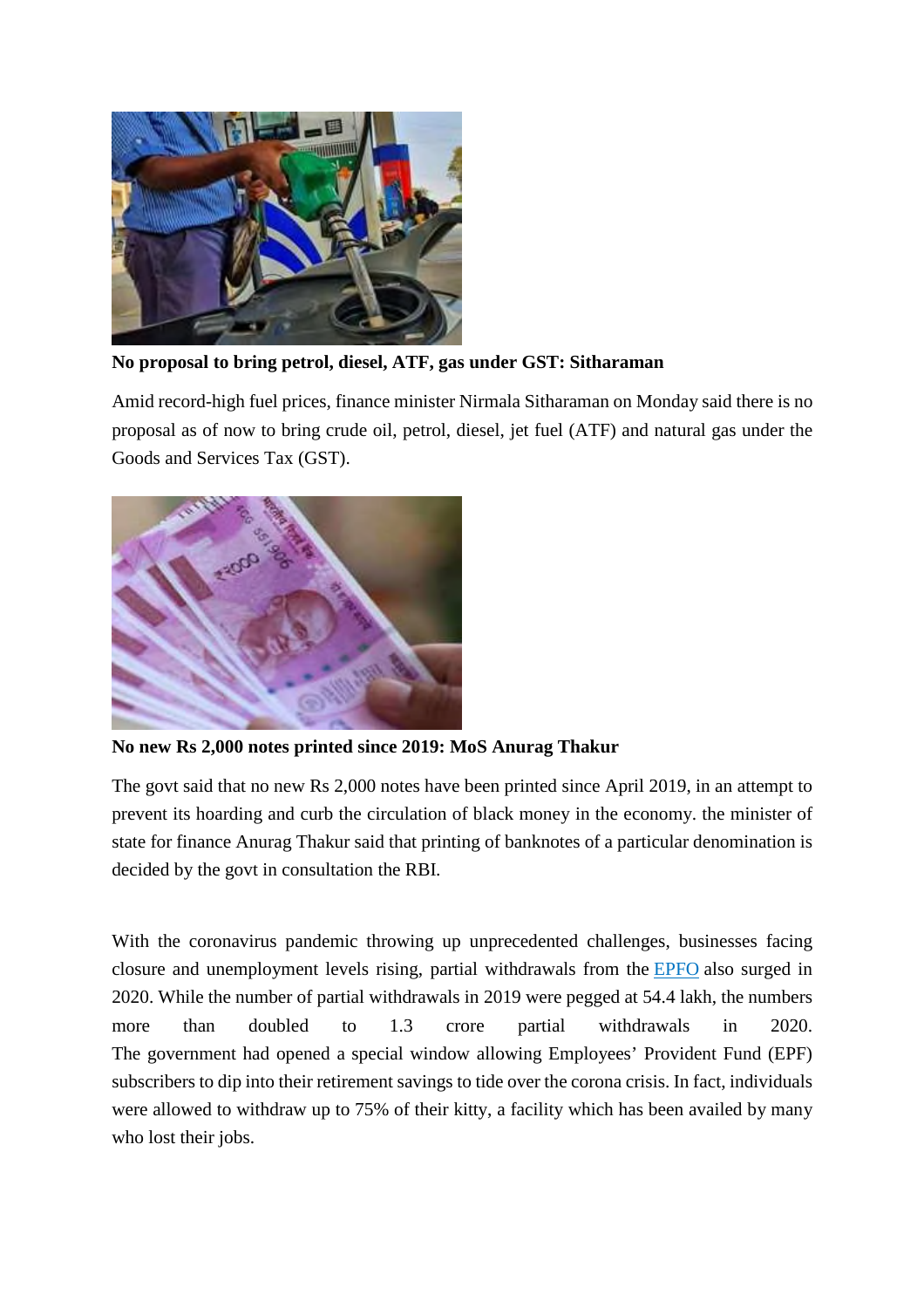### **Higher risk of diabetes**

# **People with this blood type are at higher risk of diabetes: Study (The Times of India: 20210316)**

https://timesofindia.indiatimes.com/life-style/health-fitness/health-news/people-with-thisblood-type-are-at-higher-risk-of-diabetes-study/photostory/81513370.cms?picid=81513386

With 70 million people suffering from diabetes in the country, India is called the diabetes capital of the world. Diabetes is a lifestyle disease that requires lifetime management. As per the Center for Disease Control and Prevention (CDC), if you are prediabetic, some lifestyle changes can help you delay type 2 diabetes.

But apart from an unhealthy lifestyle, there are many other external factors that can increase your risk of the disease. One such factor is your blood type.

02/6People with non-O blood type are at higher risk of diabetes

As per a 2014 study published in Diabetologia, the journal of the European Association people with non-O blood type are higher at risk of developing type 2 diabetes as compared to people with O blood type.

For the study, 80,000 women were observed to determine the relationship between blood type and the risk of type 2 diabetes. Among these, 3553 people were diagnosed with type 2 diabetes and the ones with non-O type blood were at higher risk.

04/6People with B type blood are at the highest risk

As per the study, women with blood type A were 10 per cent more likely to develop type 2 diabetes when compared to women with blood type O. However, women with B blood type were 21 per cent more likely to develop diabetes than women with O blood type.

While comparing every combination with O negative blood type, which is also a universal donor, women with B positive blood type had the highest risk of developing type 2 diabetes.

05/6Why are people with B blood type at the highest risk?

As per researchers, the association between diabetes risk and blood type is still unknown, but there are a few possible explanations. As per the study, a protein in the blood called non-Willebrand factor is higher in people with non O blood type and it has been associated with elevated blood sugar levels.

The researchers also said that these blood types are also associated with various molecules known to be connected with type 2 diabetes.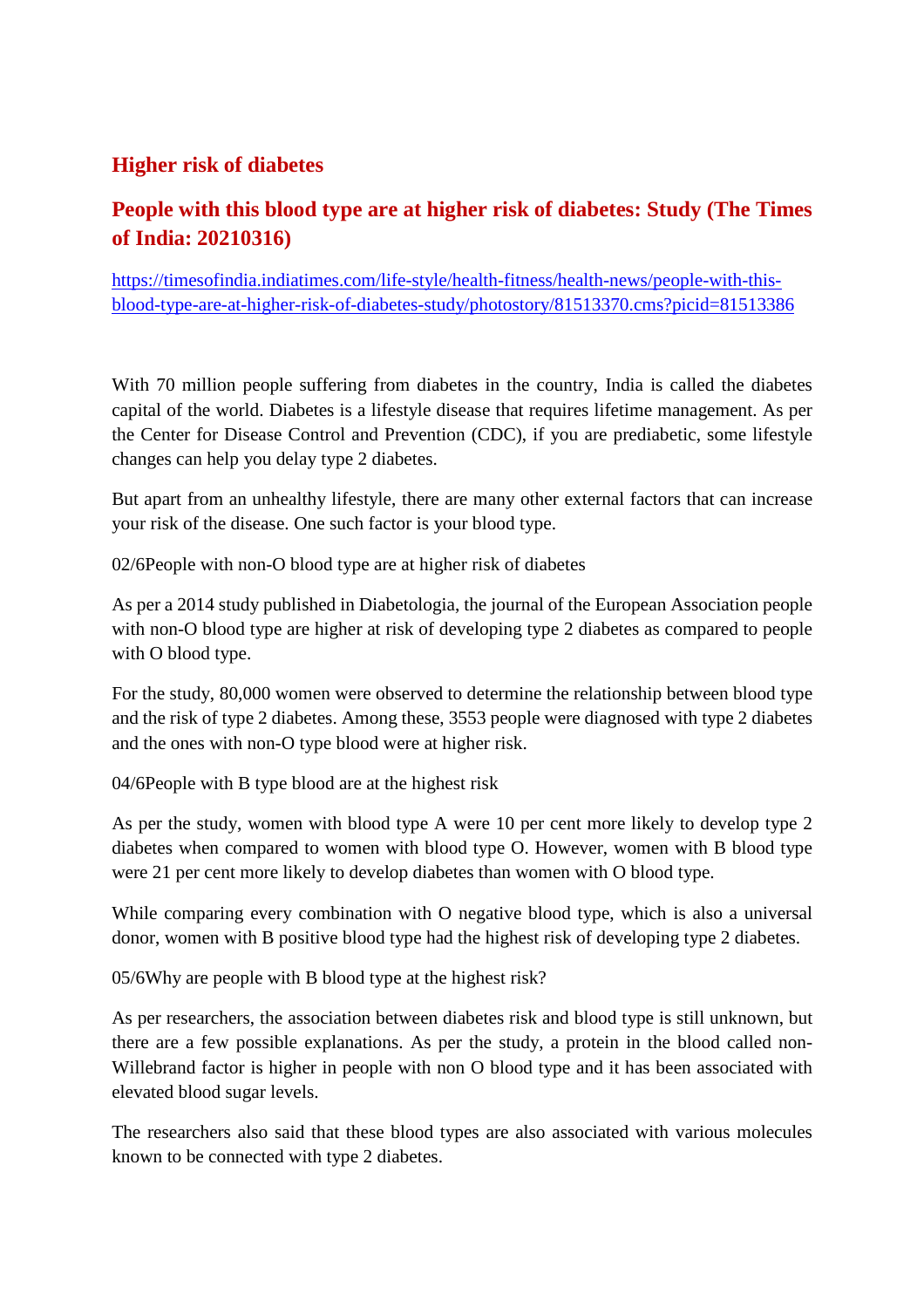06/6Complications related to type 2 diabetes

If someone suffers from type 2 diabetes, it affects the way their body regulates and uses sugar. This raises the blood sugar levels, which if not treated at a time can be highly dangerous.

### **Green tea vs Black coffee**

# **Green tea vs Black coffee: What is better for weight loss? (The Times of India: 20210316)**

https://timesofindia.indiatimes.com/life-style/health-fitness/weight-loss/green-tea-vs-blackcoffee-what-is-better-for-weight-loss/photostory/81513813.cms?picid=81513860

When it comes to weight loss, green tea and black coffee are the two preferred beverages. Both the drinks are considered better than traditional tea and coffee, which are high in calories and can easily sabotage your weight loss goal.

Both green tea and black coffee are low in calories and rich in antioxidants that can support the weight loss plan by boosting metabolism and enhancing the fat-burning process. But there is the long-standing debate that which out of the two are better for weight loss and overall health. Here in the article, we have tried to clear this confusion.

#### 02/5Green tea for weight loss

Green tea is a favourite drink of weight watchers. Most people drink 3-4 cups of green tea in a day when trying to shed kilos. This drink is not only known for weight loss but has numerous proven health benefits. The potent benefits of green tea are due to the presence of caffeine and catechin (a type of flavonoid). Studies suggest that catechin, which is a type of antioxidant can effectively break down the excess fat in the body. As per another study carried out in 2010, green tea supplements can have a positive impact on people trying to shed kilos and manage their weight.

Apart from weight loss, green tea is also good for people suffering from the problem of high cholesterol, heart issues and type 2 diabetes. The rich nutrient content of the tea also reduces the risk of Alzheimer's disease. The tea contains vitamin B, folate, magnesium and flavonoids, which are missing in traditional milk tea.

Black coffee is another popular beverage that most people prefer when they are trying to shed kilos. Some people even drink black coffee with butter or ghee (known as bullet coffee) in place of breakfast to curb hunger when on a mission to shed kilos.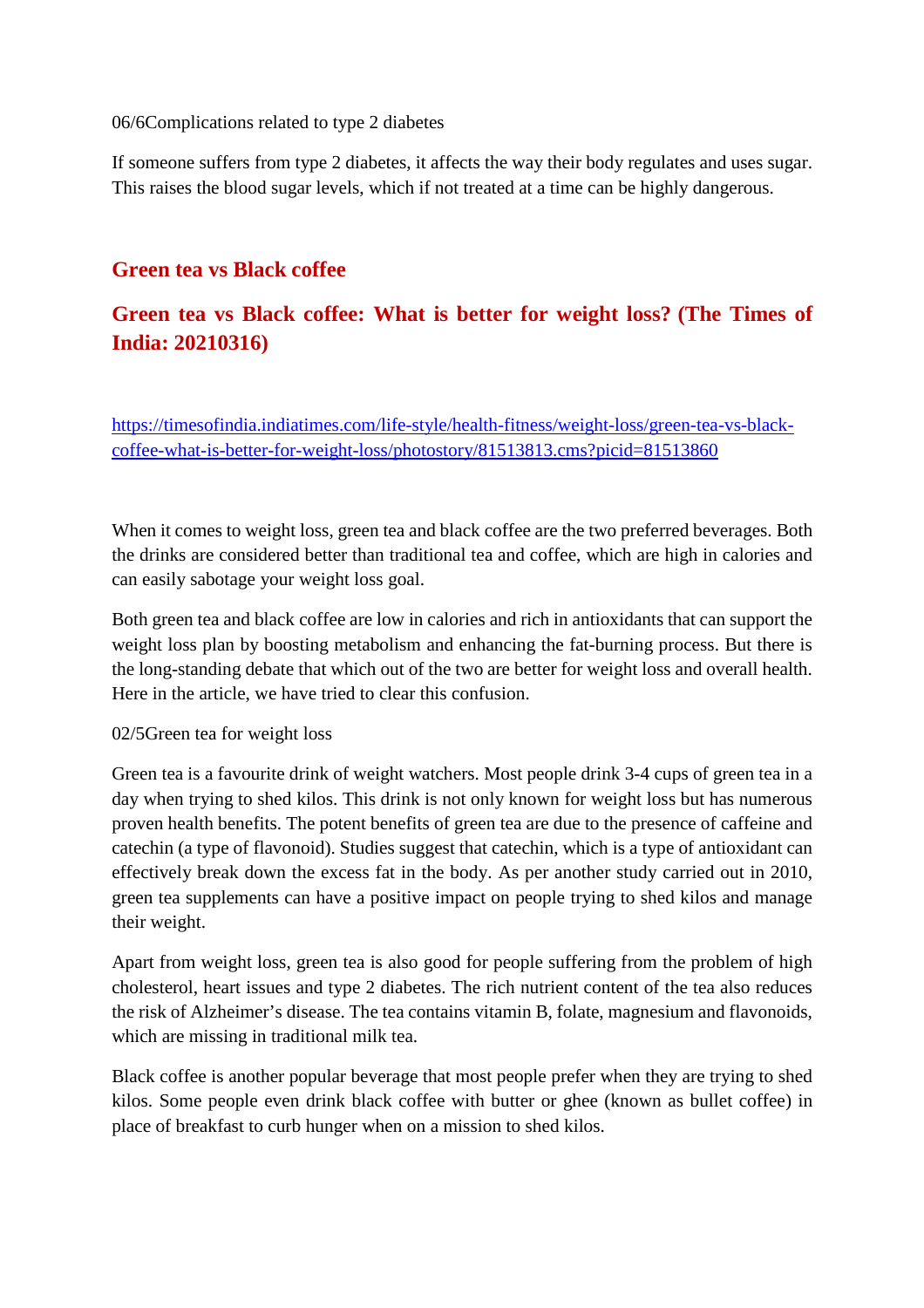Black coffee is better than traditional milk coffee as it is not laden with sugar and cream. Just like green tea, coffee also contains caffeine that can increase alertness and lower the risk of diabetes. Black coffee can also increase metabolic activity that can suppress hunger and prevent you from munching on unhealthy foods.

The benefits of drinking black coffee is not only limited to this. This beverage is also loaded with several antioxidants and nutrients like vitamin B2, B3, B5, manganese, potassium and magnesium. Its regular intake can boost memory and performance.

Both the beverages help us in different ways and as per science, both can be included in the weight loss diet plan. They show a similar weight loss result. Only if you will compare them based on their overall health benefits then green tea is a much better option. The tea leaves contain more antioxidants and nutrients which can help your internal system in numerous ways. Whether you opt for green tea or black coffee make sure you are consuming them in moderation. Excessive intake of any beverage can be harmful to health.

#### 05/5The right way to have Green tea and Black coffee

Both these drinks contain coffee and you should not take more than 2 cups in a day. Excessive caffeine intake during day time can disturb your sleep cycle and even hurt your heart health. Also, weight loss is a by-product of overall lifestyle changes. Doing just one thing won't help you much. Eat healthy, exercises and sleep on time for quick weight loss.

## **Coronavirus India Live Updates**

# **Coronavirus India Live Updates: Over 30 lakh vaccinated on Monday, highest in a day so far**

# **Coronavirus India Live News Updates: India detected 24,492 cases of the novel coronavirus on Monday, of which 15,051 cases were from Maharashtra and 1,818 from Punjab. (The Indian Express: 20210316)**

https://indianexpress.com/article/india/coronavirus-india-live-updates-maharashtra-keralapunjab-nagpur-lockdown-pm-modi-7230264/

coronavirus, coronavirus news, india covid 19 news, covid 19 vaccine, covid 19 vaccine registration, coronavirus india, coronavirus india news, corona cases in india, india news, coronavirus news, covid 19 latest news, maharashtra covid 19 casesOn Monday, Nagpur became the first city in India to go under lockdown during the second wave of Covid-19.(Express Photo: Dhananjay Khedkar)

Coronavirus India Live Updates: Amid the surge in Covid-19 cases in Maharashtra, the Centre has asked the state to implement 14 specific public health measures to curb the spread of the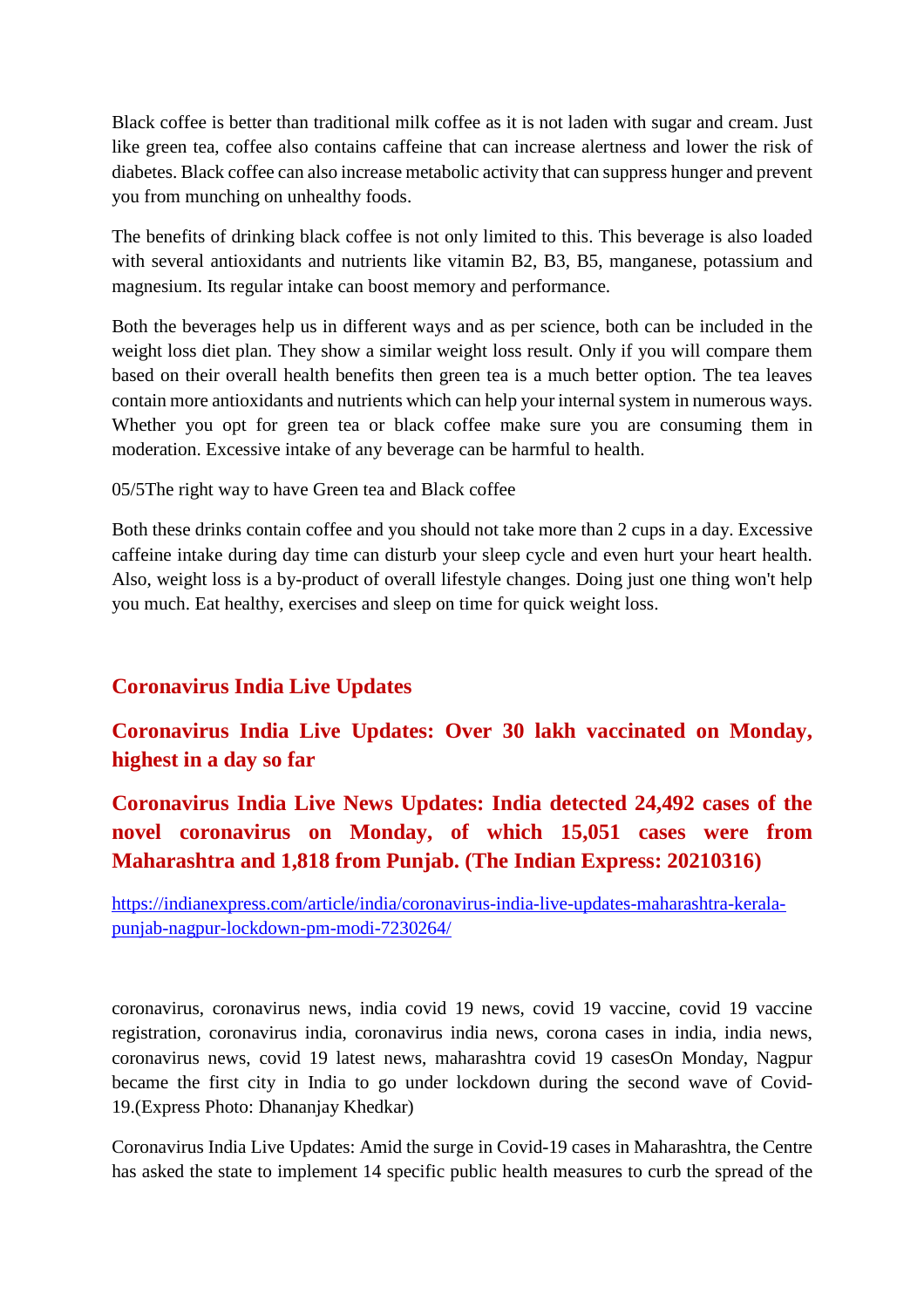disease. The measures, suggested by a central team that was deployed in the state to review the situation, focus on strict and effective containment strategy.

The central team had said the rise in cases in Maharashtra was due to limited contact tracing; lack of effort to map cases and contacts; patients reporting late to hospitals; and a bulk of active cases being in home isolation without proper monitoring.

India detected 24,492 cases of the novel coronavirus on Monday, of which 15,051 cases were from Maharashtra and 1,818 from Punjab. The number of active cases in the country has increased to more than 2.23 lakh. At least 131 deaths were reported on Monday. In view of the rising cases, Prime Minister Narendra Modi may chair a meeting with chief ministers on Wednesday.

Delhi News

Water trolleys in Delhi to get upgrade: Fully automated with sensors

DU teachers march to CM residence over delay in grants: 'Salary our right, shouldn't have to beg'

Delhi's Covid positivity rate below 1%, situation under control: Satyendar Jain

#### CLICK HERE FOR MORE

In other news, the BCCI has confirmed that the remaining three T20I matches between India and England in Ahmedabad will be played without spectators. The three matches are scheduled on Tuesday, Thursday and Saturday.

#### LIVE BLOG

Coronavirus India Live News Updates: India detected 24,492 cases on Monday, of which 15,051 cases were from Maharashtra and 1,818 from Punjab; India vs England T20I today to be played behind closed doors; PM Modi may speak to CMs on Wednesday. Follow latest news and updates below

11:39 (IST)

16 MAR 2021

Karnataka reports over 900 cases for third consecutive day

With 932 people testing positive for Covid-19 on Monday, Karnataka reported over 900 cases for the third consecutive day. The state now has 8,860 active cases, of which 6,454 are in Bengaluru.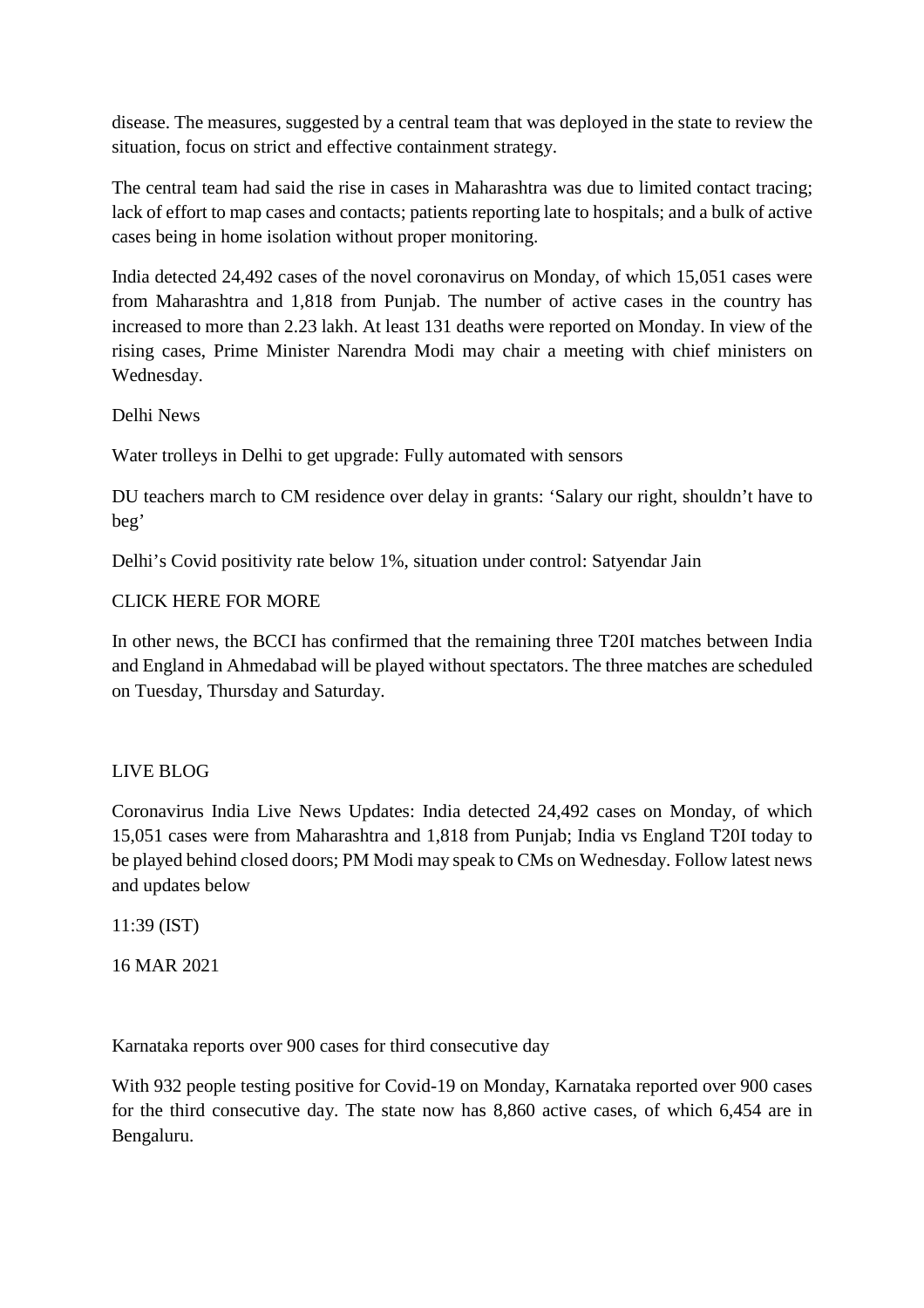The positivity rate rose to 1.49 per cent with Bengaluru reporting most new cases (550) followed by Dakshina Kanada (65), Mysuru (46), Kalaburagi (43), and Tumkur (40). At the same time, 62,358 samples were tested (including 2559 Rapid Antigen Detection Tests) across the state.

Due to the uptick in cases, the state government has decided to step up checks for mandatory negative RT-PCR report for people entering the state from neighbouring Maharashtra and Kerala. After a meeting ministers and top officials in Bengaluru, Chief Minister B S Yediyurappa said, "We have decided to enhance checks for RT-PCR negative test reports at Maharashtra and Kerala borders. All deputy commissioners have been instructed to enforce the same from Tuesday itself."

11:25 (IST)

16 MAR 2021

India vaccinates over 30 lakh people on Monday, highest in a day so far

Monday saw the highest number of vaccinations against Covid-19 in India, with over 30 lakh citizens being administered shots. Now, 3,29,47,432 people have been inoculated, according to data from the Union Health Ministry. Of the total, 30,39,394 shots were administered on March 15; 26,27,099 beneficiaries were given the first dose and 4,12,295 individuals the second.

11:20 (IST)

16 MAR 2021

Only one active case of Covid-19 in Arunachal Pradesh

Arunachal Pradesh has not reported a single case of Covid-19 for five consecutive days. The state's caseload stands at 16,840, of which 16,783 patients have recovered and 56 have died. This leaves just one active case in the state, State Surveillance Officer (SSO) Dr Lobsang Jampa told news agency PTI. Arunachal's recovery rate is 99.66 per cent and positivity rate is 0.006 per cent, he added.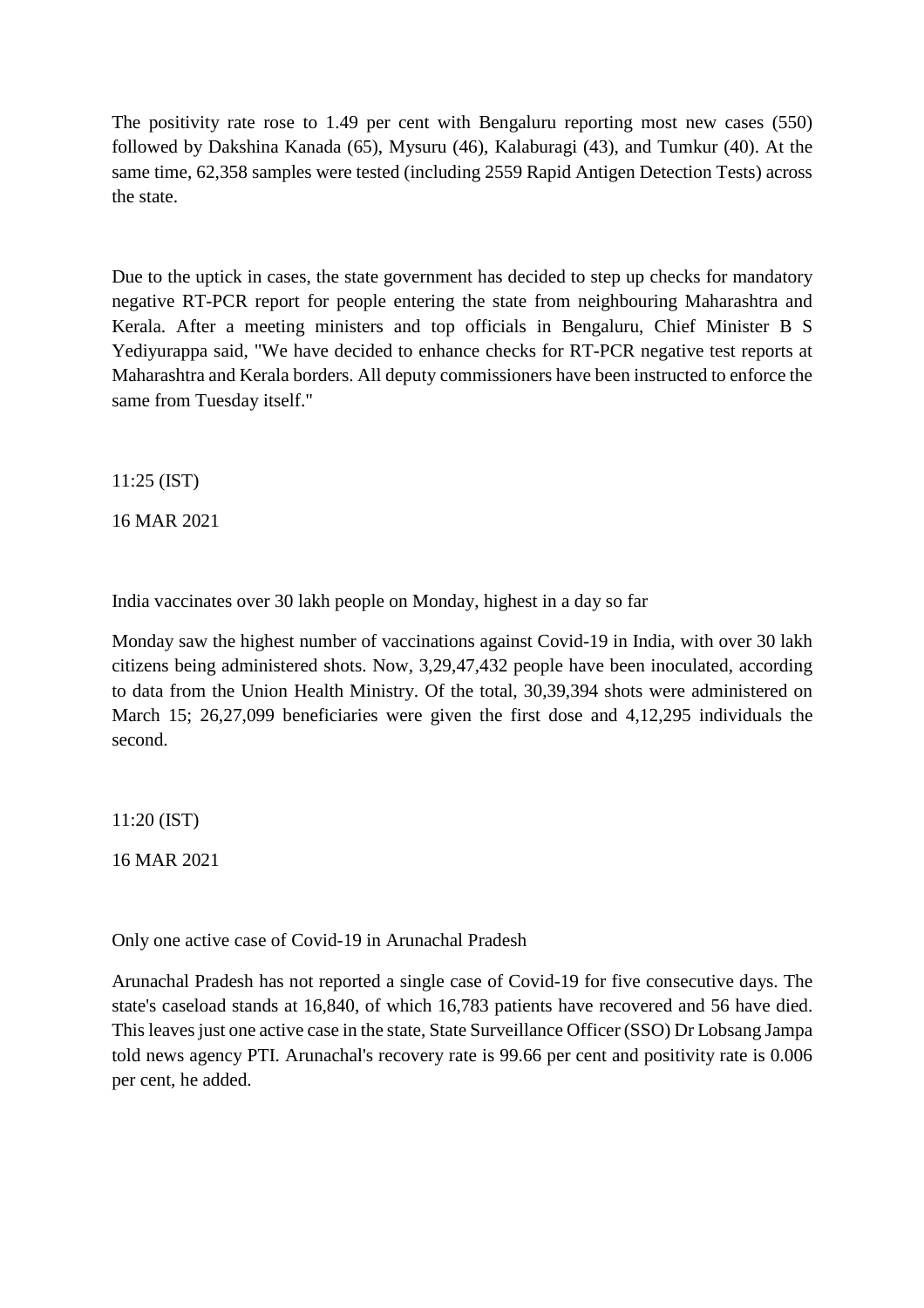Meanwhile, State Immunization Officer (SIO) Dr Dimong Padung said 55,652 people have been vaccinated so far. In Arunchal, the inoculation drive is held four days a week - Monday, Thursday, Friday and Saturday.

After concern over AstraZeneca, India to look at data on Covishield, Covaxin vaccine side effects

India's top committee for post-vaccination adverse reactions is expected to review this week data related to side effects of the Covishield and Covaxin Covid-19 vaccines to ensure they are not linked to blood clots. A preliminary review conducted towards the end of last week prima facie reflected no cause for concern, according to the head of one of the Covid-19 task forces of the Indian Council of Medical Research (ICMR). Read Prabha Raghavan's report

Coronavirus in India: Not just Maharashtra, Covid-19 cases rising in many states

Good morning and welcome to our live blog on the Covid-19 situation in India. Maharashtra is currently contributing over 60 per cent to the country's caseload, but infections are also rising in other states like Kerala, Punjab, Delhi, Haryana, Gujarat, Rajasthan and Madhya Pradesh. Follow this blog through the day for the latest news and updates

coronavirus, coronavirus news, india covid 19 news, covid 19 vaccine, covid 19 vaccine registration, coronavirus india, coronavirus india news, corona cases in india, india news, coronavirus news, covid 19 latest news, maharashtra covid 19 cases In Nagpur on Monday. Amid a new wave of Covid infections, with over 2,000 daily cases, the city headed into a weeklong lockdown starting Monday. (PTI)

Maharashtra's new Covid-19 guidelines for movie halls, hotels, offices

The Maharashtra government has said cinema halls, hotels, restaurants, malls and offices flouting Covid-19 regulations will be shut down "until the Covid-19 pandemic stays notified as a disaster by the central government". It also said these establishments, barring health and other essential services, would operate at 50 per cent capacity.

Nagpur city goes under week-long lockdown

Nagpur city and adjoining areas under the city police commissionerate went under a week-long lockdown on Monday, with only essential services remaining open. Nagpur is the first city in the country to go under lockdown during the second wave of Covid-19. Many violators of the lockdown were penalised; a total fine of Rs 1,37,200 was collected from 464 persons who were either not wearing masks or not maintaining social distance.

Domestic violence, trafficking rose in lockdown: House panel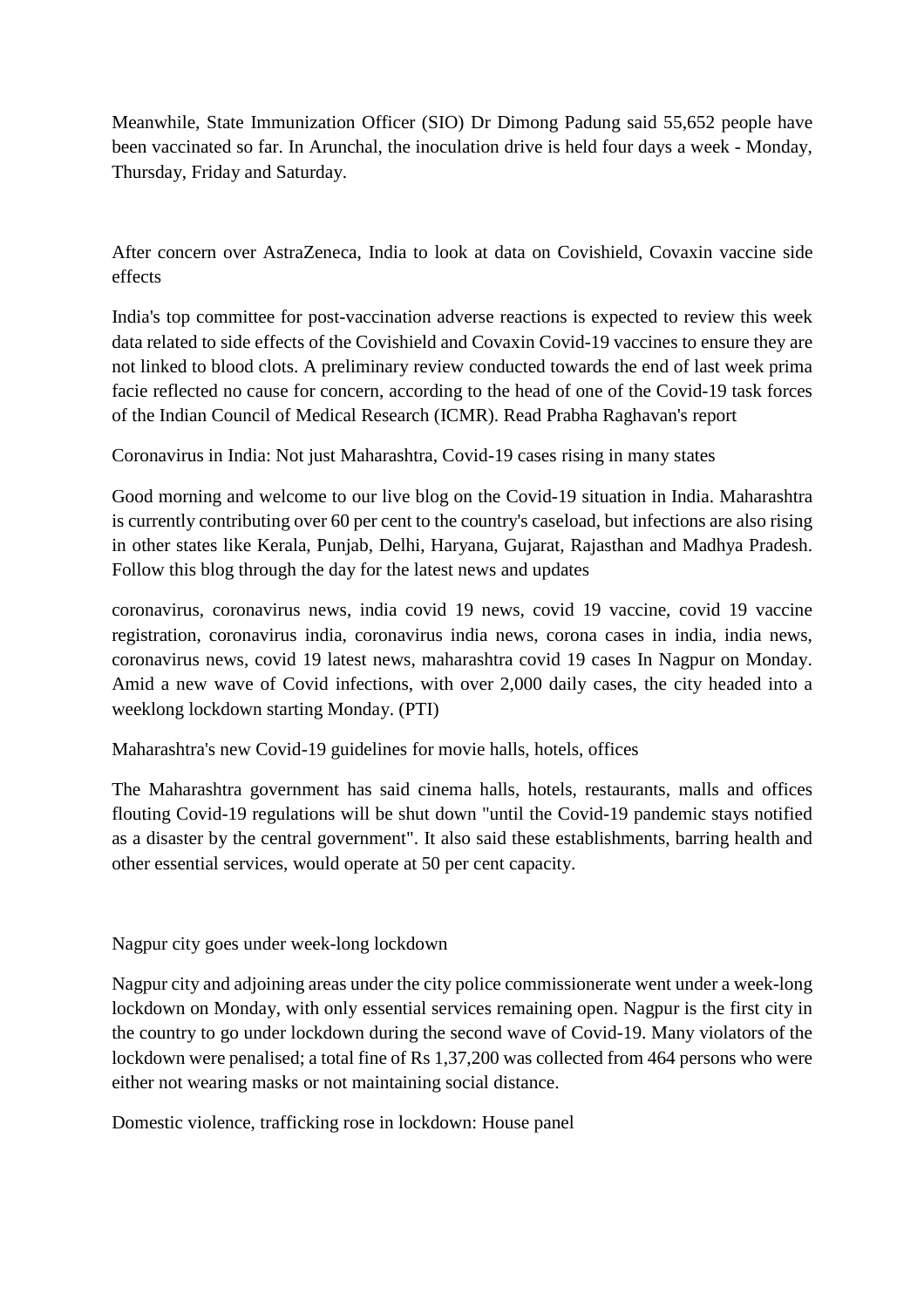A Parliamentary panel has found that the lockdown led to a spurt in cases of domestic violence and trafficking, and recommended continued cash transfers and moratorium on loan repayments, among other steps, to empower women. The report by Department-related Parliamentary Standing Committee on Home Affairs deals with "atrocities and crimes against women and children". The committee is headed by Congress Rajya Sabha MP Anand Sharma.

#### **COVID-19 vaccine queries**

#### **Here's a handy guide for all your COVID-19 vaccine queries**

#### **Before the jab, make sure you have had a meal and are well-hydrated, suggests a doctor (The Indian Express: 20210316)**

https://indianexpress.com/article/lifestyle/health/heres-a-handy-guide-for-all-your-covid-19 vaccine-queries-7229259/

COVID-19 vaccine, COVID-19 vaccine guide, COVID-19 vaccine dos and don'ts, COVID-19 vaccine FAQs, everything you need to know about the COVID-19 vaccine, health, immunity, indian express newsCovishield is manufactured by Pune's Serum Institute of India under licence from AstraZeneca and the University of Oxford. (File)

It is understandable that around the country while people have registered for the COVID-19 vaccine, there are some questions and confusions in their minds. We have already entered the second phase of the vaccination drive, which means a sizable chunk of the population has already received the jab.

If you are next in line and are looking for someone to answer your questions and clear your doubts, look no further. Dr Rahul Pandit, Director-Critical Care at Fortis Hospitals Mumbai, and member of Maharashtra's COVID Taskforce has come up with a guideline for seniors above the age of 60, and those above 45 years of age with comorbidities.

Read on to understand better.

- \* All adults should take the COVID-19 vaccine and encourage others to take it as well.
- \* You should have had your meals, and should be well-hydrated for your vaccination.

\* Only people with anaphylaxis (allergic reaction) to any of the vaccine contents should avoid taking the vaccine.

\* All approved vaccines, including Covishield and Covaxin have:

– 100 per cent efficacy in preventing death due to COVID-19.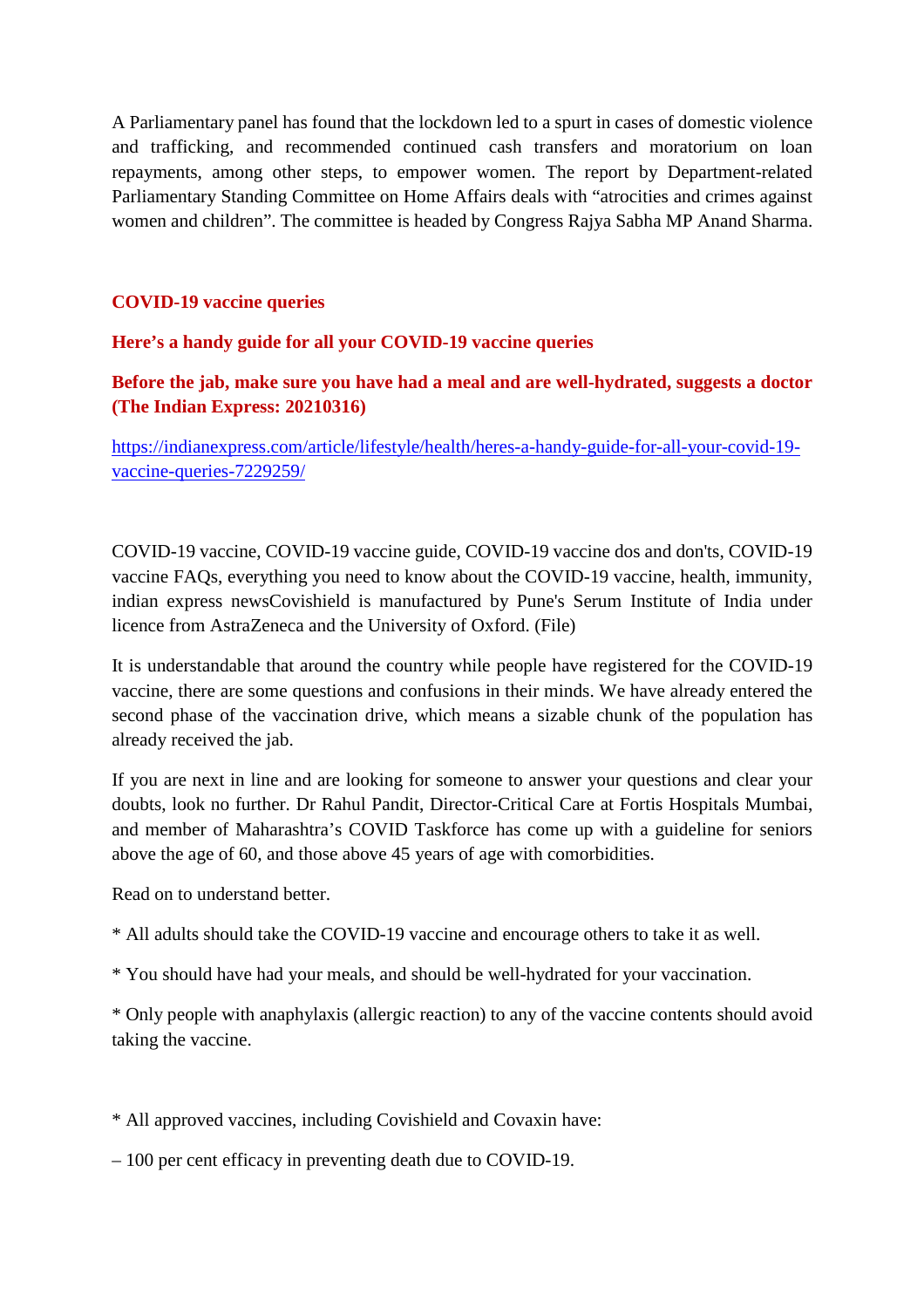– Very high efficacy against severe COVID-19.

– High to moderate efficacy (60 per cent-95 per cent) against symptomatic COVID-19.

– Poor efficacy only against asymptomatic COVID-19.

ALSO READ |Here's why the 28-day gap between two COVID-19 vaccine shots is necessary

\* Vaccinating the high-risk vulnerable population — above 60 years and above 45 years with co-morbidities — will bring down the mortality rate to 'very low', as currently, this group forms almost 90 per cent of patients who succumb to the disease.

\* People with previous COVID-19 infection should take the vaccine only after 8-12 weeks of recovery.

\* A person who has received plasma therapy to treat a previous COVID-19 infection should wait for 8-12 weeks before taking the vaccine.

\* Vaccine is safe in patients with hypertension, diabetes, renal failure, and heart disease, among those who have undergone bypass, post-angiography, and those on dialysis.

\* In pregnant women, if the benefit outweighs the risks of the vaccine, then you may take the vaccine. A frontline pregnant worker should take the vaccine.

\* There is no data on how long pregnancy should be avoided post-vaccination. As it is an inactivated or dead virus, it should be safe after 6-8 weeks of vaccination to conceive.

\* Vaccine is safe among those with a food allergy, drug allergy (other than the vaccine components) and common allergic conditions like asthma, allergic rhinitis and allergic dermatitis. But consult your doctor before enrolling yourself.

ALSO READ |Coronavirus making you sleepless? Some tips to battle 'coronasomnia'

\* People on antiplatelet agents like aspirin and clopidogrel should take the COVID-19 vaccine without stopping their medication.

\* Patients on blood thinners like warfarin or newer anticoagulation agents have a small risk of injection site swelling. Patients who are on these newer agents can skip their morning dose, take the vaccine and continue the next regular dose.

\* Patients with neurological complications like stroke, Parkinson's, dementia should take the vaccine as it is safe for them.

\* Patients on immunosuppressants (patients who've undergone organ transplants) of any type can safely take the vaccine. Immune response, however, may not be complete. Check with your doctor before enrolling.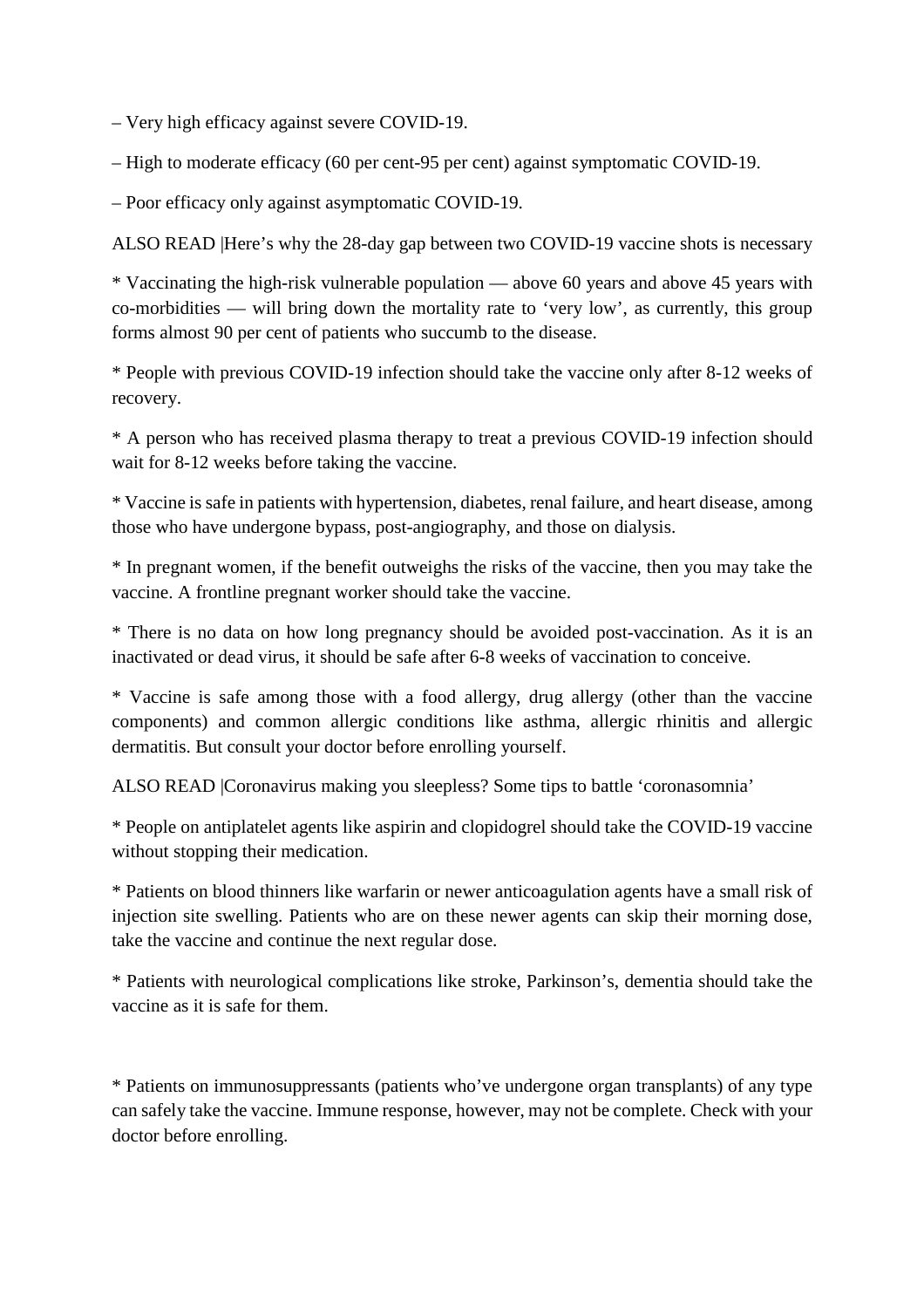\* It is false that alcohol is not allowed post-vaccine or that vaccine causes impotency or that vaccine will change the DNA of a person.

ALSO READ |Some precautions and measures to take when heading for COVID vaccination

\* There are currently no trials available on children, hence vaccination for those below 18 years can be delayed for now.

\* Patients with cancer and those undergoing chemotherapy should consult their doctor and seek an appropriate window for vaccination between the chemotherapy cycles. Ideally, the patient should wait for at least four weeks post-chemotherapy to take their vaccine.

\* Fever, body ache, dizziness, headaches are common symptoms post-vaccination.

\* A simple paracetamol can be taken post-vaccination if required, and most symptoms would be well-controlled.

"The best way to get the right information is to speak with doctors at medical centres. Vaccineinduced immunity is as important as herd immunity," says the doctor.

Delhi News

Water trolleys in Delhi to get upgrade: Fully automated with sensors

DU teachers march to CM residence over delay in grants: 'Salary our right, shouldn't have to beg'

Delhi's Covid positivity rate below 1%, situation under control: Satyendar Jain

#### CLICK HERE FOR MORE

For more lifestyle news, follow us: Twitter: lifestyle\_ie | Facebook: IE Lifestyle | Instagram: ie lifestyle

mail logo

Get the latest updates on the coronavirus pandemic and the race for a vaccine, in your inbox

 $\bigtriangleup$  The Indian Express is now on Telegram. Click here to join our channel (@indianexpress) and stay updated with the latest headlines

For all the latest Lifestyle News, download Indian Express App.

## **Coronavirus infection (Hindustan: 20210316)**

https://epaper.livehindustan.com/epaperimages/16032021/16032021-NG1R-DEL-06/85701922.jpg